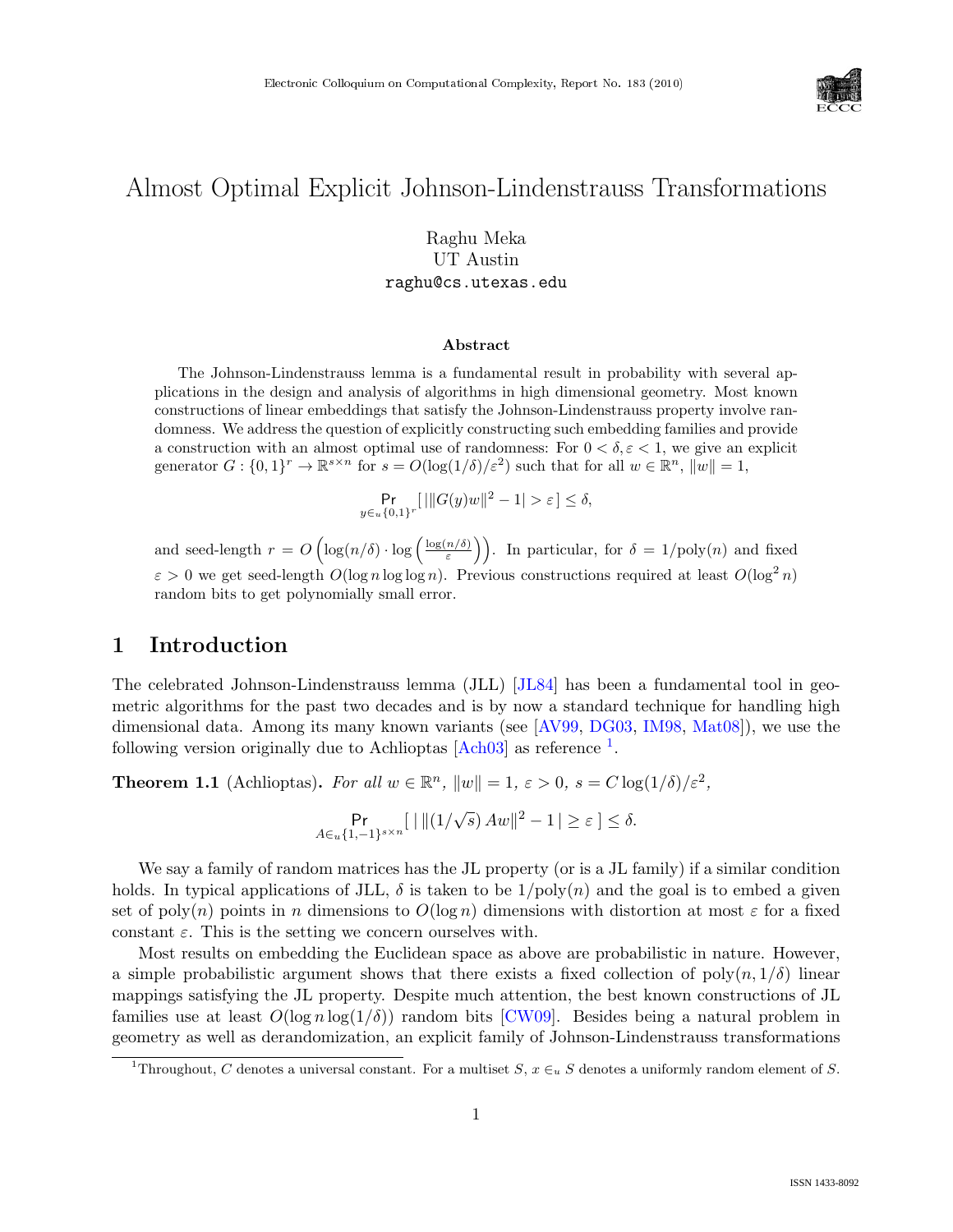would likely help derandomize other geometric algorithms and metric embedding constructions. Further, having an explicit construction is of fundamental importance for streaming algorithms as storing the entire matrix (as opposed to the randomness required to generate the matrix) is often too expensive in the streaming context.

Our main result is an explicit generator that takes roughly  $O(\log n \log \log n)$  random bits and outputs a matrix  $A \in \mathbb{R}^{s \times n}$  satisfying the JL property.

<span id="page-1-0"></span>**Theorem 1.2.** For every  $0 < \varepsilon, \delta < 1$ , there exists an explicit generator  $G : \{0,1\}^r \to \mathbb{R}^{n \times s}$  for  $s = C \log(1/\delta)/\varepsilon^2$ , such that for every  $w \in \mathbb{R}^n$ ,  $||w|| = 1$ ,

$$
\Pr_{y \in u\{0,1\}^r}[\|\|G(y)w\|^2 - 1| > \varepsilon] \le \delta.
$$

The seed-length of the generator is  $r = O\left(\log(n/\delta) \cdot \log\left(\frac{\log(n/\delta)}{s}\right)\right)$  $\left(\frac{n/\delta)}{\varepsilon}\right)\bigg).$ 

Our construction is elementary in nature using only standard tools in derandomization such as k-wise independence and oblivious samplers [\[Gol97\]](#page-6-0). The construction has the additional property that for  $\delta = 1/\text{poly}(n)$ , the matrix-vector product  $G(y)w$  can be computed efficiently in time  $O(n \log n)$ . The computational efficiency does not follow directly from the dimensions of  $G(y)$ , as in our construction  $G(y)$  is obtained by composing several matrices some of which are of dimension  $\tilde{O}(\sqrt{n}) \times n$ . Nevertheless, the large matrices are obtained from the discrete Fourier transform matrix facilitating fast matrix-vector product computations.

Further, as one of the motivations for derandomizing JLL is its potential applications in streaming, it is important that the entries of the generated matrices be computable in small space. We observe that for any  $i \in [s], j \in [n], y \in \{0,1\}^r$ , the entry  $G(y)_{ij}$  can be computed in space  $O(\log n)$ and time  $O(n^{2+o(1)})$  (for fixed  $\varepsilon$ ,  $\delta > 1/\text{poly}(n)$ ). (See proof of [Theorem 1.2](#page-1-0) for the exact bound)

#### 1.1 Related Work

Independently and concurrently, Kane and Nelson [\[KN10a\]](#page-6-1) obtained a construction that is similar in spirit to ours and achieves a slightly better seed-length of  $r = O(\log n + \log(1/\delta) \log(\log(1/\delta)/\epsilon))$ . Note that for the important case of  $\delta$  polynomially small, our seed-length is the same as theirs.

Karnin et al. [\[KRS09\]](#page-6-2) construct an explicit family  $\mathcal{A}_{n,s}$  for embedding  $\mathbb{R}^n$  into  $\mathbb{R}^s$  with distortion  $\varepsilon = 1/s^{-C}$  and error  $\delta = 1/s^{-c}$ . The seed-length they achieve is  $(1 + o(1)) \log n + O(\log^2 s)$ .

The works of Diakonikolas et al. [\[DKN10\]](#page-6-3) and Meka and Zuckerman [\[MZ10\]](#page--1-7) construct pseudorandom generators for degree 2 threshold functions achieving a seed-length of  $\log n \cdot \text{poly}(1/\delta)$  for fooling with error at most  $\delta$ . As derandomizing the JL lemma is a special case of fooling degree 2 PTFs, these works give a JL family with seed-length  $\log n \cdot \text{poly}(1/\delta)$ .

The best known explicit JL family is the construction of Clarkson and Woodruff [\[CW09\]](#page-6-4) who show that a random scaled Bernoulli matrix with  $O(\log(1/\delta))$ -wise independent entries satisfies the JL lemma. We make use of their result in our construction.

We also note that there are efficient non-black box derandomizations of JLL, [\[EIO02\]](#page-6-5), [\[Siv02\]](#page--1-8). These works, take as input N points in  $\mathbb{R}^n$ , and deterministically compute an embedding (that depends on the input set) into  $\mathbb{R}^{O(\log N)/\varepsilon^2}$  which preserves all pairwise distances between the given set of N points.

Finally, we remark that our goal as well as result is very different from those of the recent works [\[AC09,](#page-6-6) [AL09,](#page-6-7) [DKS10,](#page-6-8) [AL10,](#page-6-9) [KN10b\]](#page-6-10) on fast or sparse Johnson-Lindenstrauss transformations as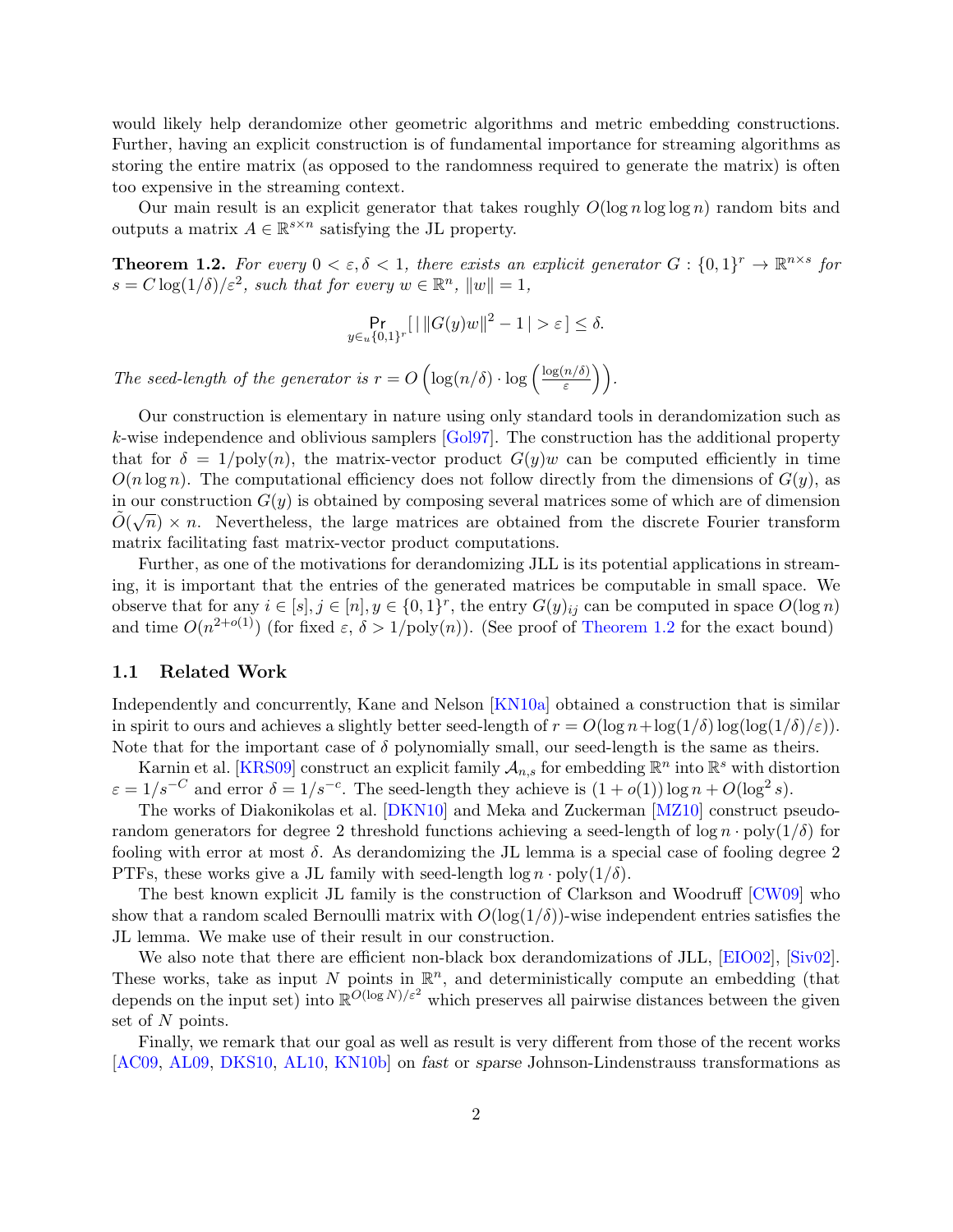pioneered by the seminal work of Ailon and Chazelle [\[AC09\]](#page-6-6). The goal in these works is to design a family of embedding matrices for which the matrix-vector products  $Ax$  can be computed efficiently (usually  $O(n \log n)$ ) and are mainly concerned with the setting where the desired error probability  $\delta$  is exponentially small. In contrast, we are mainly interested in the case where  $\delta$  is polynomially small but want to save on randomness.

#### 1.2 Outline of Construction

Our construction is based on a simple iterative scheme: We reduce the dimension from n to  $\tilde{O}(\sqrt{n})$ using k-wise independence and *oblivious samplers* [\[Gol97\]](#page-6-0) and iterate for  $O(\log \log n)$  steps.

Fix a vector  $w \in \mathbb{R}^n$  with  $||w|| = 1$  and let  $\delta = 1/\text{poly}(n)$ . We first use an idea of Ailon and Chazelle [\[AC09\]](#page-6-6) who give a family of unitary transformations  $\mathcal R$  from  $\mathbb R^n \to \mathbb R^n$  such that for every  $w \in \mathbb{R}^n$  and  $V \in_u \mathcal{R}$ , the vector  $Vw$  is regular in the sense that  $||Vw||_{\infty} = O(\sqrt{\log n/n})$ . We derandomize their construction using limited independence to get a bound of  $||Vw||_{\infty} = O(n^{-1/4})$ .

We next observe that for a vector  $w \in \mathbb{R}^n$ , with  $||w||_{\infty} = O(n^{-1/4}||w||_2)$  projecting onto a random set of  $O(n^{1/2} \log(1/\delta)/\varepsilon^2)$  coordinates preserves the  $\ell_2$  norm with distortion at most  $\varepsilon$ . We then note that the random set of coordinates can be chosen using efficient samplers as in [\[Gol97\]](#page-6-0). The idea of using samplers is due to Karnin et al. [\[KRS09\]](#page-6-2) who use samplers for a similar purpose.

Finally, iterating the above scheme  $O(\log \log n)$  times we obtain an embedding of  $\mathbb{R}^n$  to  $\mathbb{R}^{\text{poly}\log n}$ using roughly  $O(\log n \log \log n)$  random bits. We then apply the result of Clarkson and Woodruff and perform the final embedding into  $O(\log(1/\delta)/\varepsilon^2)$  dimensions by using a random scaled Bernoulli matrix with  $O(\log(1/\delta))$ -wise independent entries.

### 2 Preliminaries

Let  $H_n \in \{-1/\sqrt{n}, 1/\sqrt{n}\}^{n \times n}$  be the normalized Hadamard matrix such that  $H_n^T H_n = I_n$  (we drop the suffix  $n$  when dimension is clear from context). While the Hadamard matrix is known to exist for powers of 2, for clarity, we ignore this minor technicality and assume that it exists for all  $n$ .

We make use of Khintchine-Kahane inequalities (cf. [\[LT91\]](#page-6-11)).

<span id="page-2-1"></span>**Lemma 2.1** (Khintchine-Kahane). For every  $w \in \mathbb{R}^n$ ,  $x \in_u \{1, -1\}^n$ ,  $k > 0$ ,

$$
\mathbb{E}[|\langle w, x \rangle|^k] \le k^{k/2} \mathbb{E}[|\langle w, x \rangle|^2]^{k/2} = k^{k/2} ||w||^k.
$$

We use efficient oblivious samplers as in [\[Gol97\]](#page-6-0).

<span id="page-2-0"></span>**Theorem 2.2.** For every  $\varepsilon, \delta$  there exists  $s = C \log(1/\delta)/\varepsilon^2$  such that the following holds. There exists an explicit collection of subsets of  $[n]$ ,  $\mathcal{S}(n,\varepsilon,\delta)$ , with each  $S \in \mathcal{S}$  of cardinality  $|S| = s$ , and  $|S| = n \cdot \text{poly}(1/\varepsilon, 1/\delta)$  such that for every function  $f : [n] \to [0, 1],$ 

$$
\Pr_{S \in uS} \left[ \left| \frac{1}{s} \sum_{i \in S} f(i) - \mathop{\mathbb{E}}_{i \in u[n]} f(i) \right| > \varepsilon \right] \le \delta.
$$

<span id="page-2-2"></span>**Corollary 2.3.** For every  $\varepsilon, \delta, B > 0$  there exists  $s = C \log(1/\delta) B^2 / \varepsilon^2$  such that the following holds. There exists an explicit collection of subsets of  $[n]$ ,  $\mathcal{S}(n, B, \varepsilon, \delta)$ , with each  $S \in \mathcal{S}$  of cardinality  $|S| = s$ , and  $|S| = n \cdot \text{poly}(B/\varepsilon, 1/\delta)$  such that for every function  $f : [n] \to [0, B],$ 

$$
\Pr_{S \in uS} \left[ \left| \frac{1}{s} \sum_{i \in S} f(i) - \mathop{\mathbb{E}}_{i \in u[n]} f(i) \right| > \varepsilon \right] \le \delta.
$$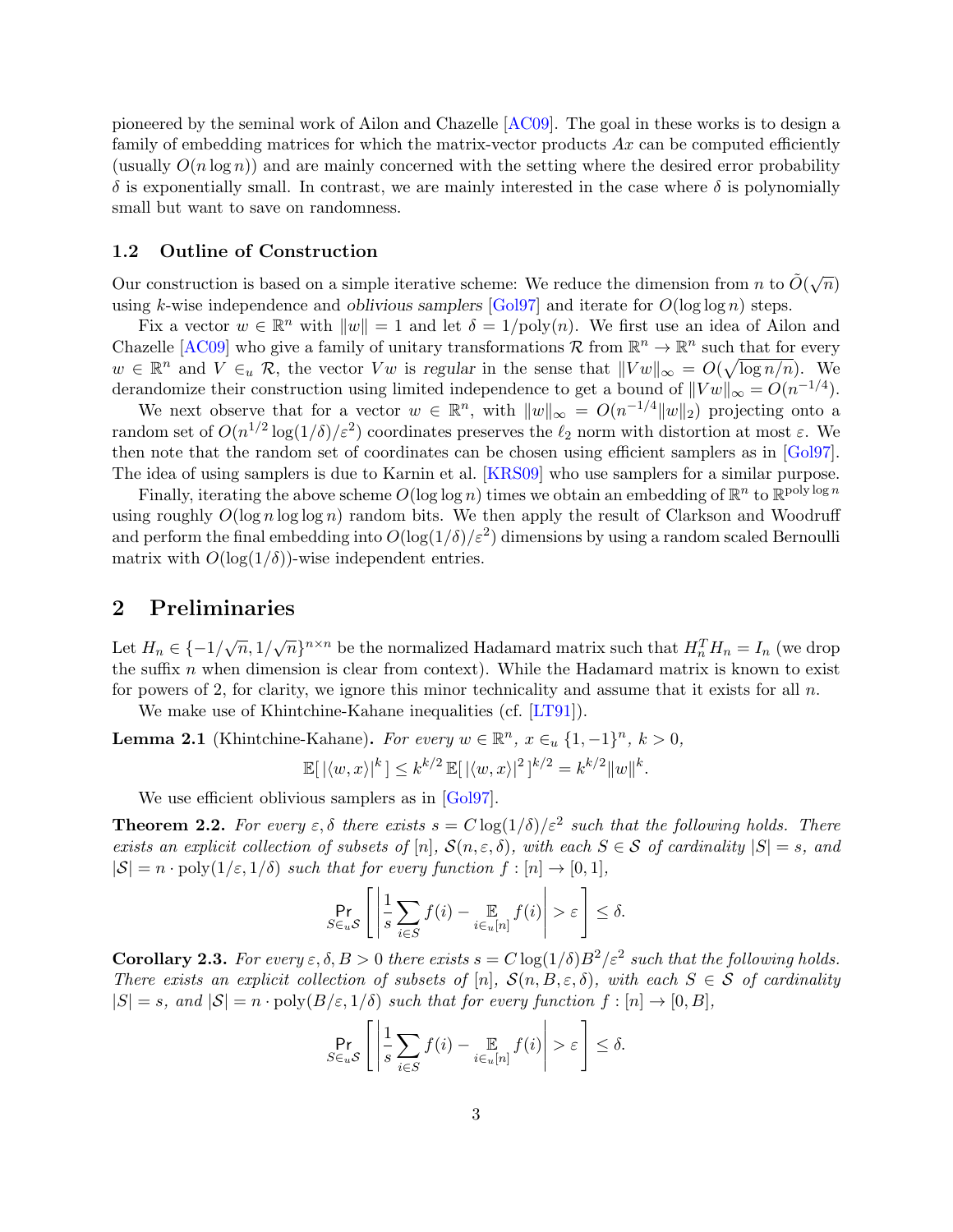*Proof.* Follows by taking  $S = \mathcal{S}(n, \varepsilon/B, \delta)$  as in [Theorem 2.2](#page-2-0) and using the condition of Theorem 2.2 for  $\bar{f}: [n] \to [0, 1]$  defined by  $\bar{f}(i) = f(i)/B$ .  $\Box$ 

Finally, we use the following result of Clarkson and Woodruff.

<span id="page-3-2"></span>**Theorem 2.4** (Theorem 2.2,  $[CW09]$ ). There exist constants c, C such that the following holds. For **Theorem 2.4** (Theorem 2.2, [OWO3]). There exist constants  $c, \text{C}$  such that the following holds. For  $0 < \varepsilon, \delta < 1$ ,  $s = c \log(1/\delta)/\varepsilon^2$ , let  $A \in \mathbb{R}^{s \times n}$  be a random matrix with entries in  $\{-1/\sqrt{s}, 1/\sqrt{s}\}$ that are  $(C \log(1/\delta))$ -wise independent. Then, for every  $w \in \mathbb{R}^n$ ,  $||w|| = 1$ ,

$$
\Pr_A[ \ ||Aw||^2 - 1 \, \vert \ge \varepsilon \, ] \le \delta.
$$

Note that for all k, m, constructions of k-wise independent spaces over  $\{1, -1\}^m$  with seed-length  $O(k \log m)$  are known.

### 3 Main Construction

Suppose that  $\delta > 1/n^c$  for a constant  $c > 0$ . If not we first embed the input vector into  $\mathbb{R}^N$  for  $N = \lfloor 1/\delta \rfloor$  by retaining the first n coordinates and setting the other coordinates to be 0. The parameters we get by working over  $\mathbb{R}^N$  will be the same as those of [Theorem 3.4](#page-5-0) and hence of [Theorem 1.2.](#page-1-0) Further, we assume that  $\log(1/\delta)/\epsilon^2 = o(n)$  as else JLL is not interesting.

As outlined in the introduction, we first give a family of rotations to regularize vectors in  $\mathbb{R}^n$ . For a vector  $x \in \mathbb{R}^n$ , let  $D(x) \in \mathbb{R}^{n \times n}$  be the diagonal matrix with  $D(x)_{ii} = x_i$ .

<span id="page-3-0"></span>**Lemma 3.1.** Let  $x \in \{1, -1\}^n$  be drawn from a k-wise independent distribution. Then, for every  $w \in \mathbb{R}^n$  with  $||w|| = 1$ ,

$$
\Pr[\|HD(x)w\|_{\infty} > n^{-(1/2-\alpha)}] \le \frac{k^{k/2}}{n^{\alpha k - 1}}.
$$

*Proof.* Let  $v = HD(x)w$ . Then, for  $i \in [n]$ ,  $v_i = \sum_j H_{ij} x_j w_j$  and  $\mathbb{E}[v_i^2] = \sum_j H_{ij}^2 w_j^2 = 1/n$ . By Markov's inequality and Khintchine-Kahane inequality [Lemma 2.1,](#page-2-1)

$$
\Pr[|v_i| > n^{-(1/2-\alpha)}] \leq \mathbb{E}[v_i^k] \cdot n^{(1/2-\alpha)k} \leq k^{k/2} n^{(1/2-\alpha)k} / n^{k/2} = k^{k/2} n^{-\alpha k}.
$$

The claim now follows from a union bound over  $i \in [n]$ .

We now give a family of transformations for reducing n dimensions to  $\tilde{O}(n^{1/2})$  dimensions with distortion at most  $\varepsilon$ . For  $S \subseteq [n]$ , let  $\mathcal{P}_S : \mathbb{R}^n \to \mathbb{R}^{|S|}$  be the projection onto the coordinates in S.

<span id="page-3-1"></span>**Lemma 3.2.** Let  $S \equiv S(n, n^{1/4}, \varepsilon, \delta)$ ,  $s = O(n^{1/2} \log(1/\delta)/\varepsilon^2)$  be as in [Corollary 2.3](#page-2-2) and let D be a k-wise independent distribution over  $\{1,-1\}^n$ . For  $S \in_u \mathcal{S}$ ,  $x \leftarrow D$ , let random linear transformation  $A_{S,x} : \mathbb{R}^n \to \mathbb{R}^s$  be defined by  $\overline{A_{S,x}} = \sqrt{n/s} \cdot \mathcal{P}_S \cdot HD(x)$ . Then, for every  $w \in \mathbb{R}^n$ with  $||w|| = 1$ ,

$$
Pr[|||A_{S,x}(w)||^2 - 1| \ge \varepsilon] \le \delta + k^{k/2}/n^{k/8 - 1}.
$$

*Proof.* Let  $v = HD(x)w$ . Then,  $||v|| = 1$  and by [Lemma 3.1](#page-3-0) applied for  $\alpha = 1/8$ ,

$$
\Pr[\|v\|_{\infty} > n^{-3/8}] \le k^{k/2}/n^{k/8-1}.
$$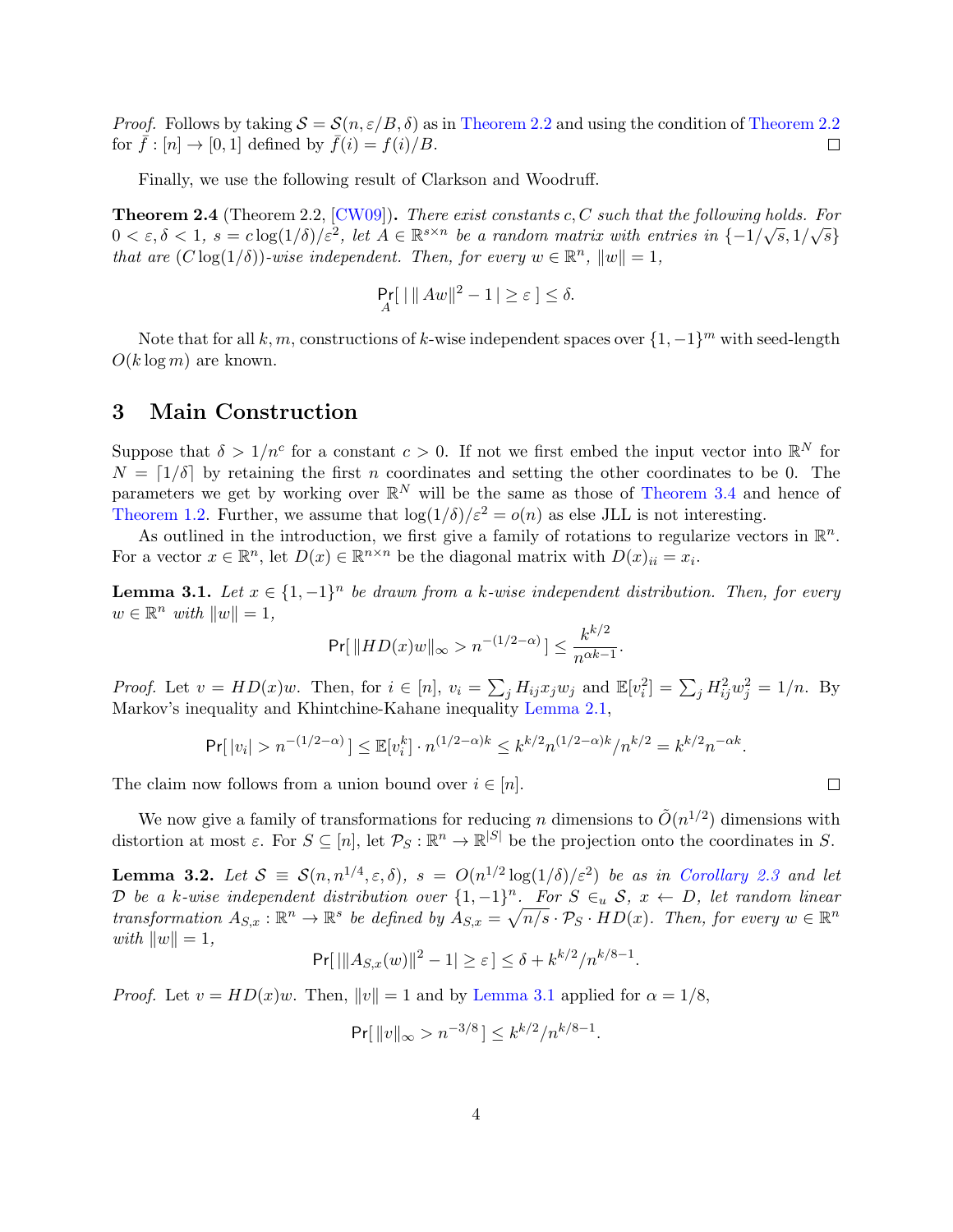Now suppose that  $||v||_{\infty} \leq n^{-3/8}$ . Define  $f : [n] \to \mathbb{R}$  by  $f(i) = n \cdot v_i^2 \leq n \cdot n^{-3/4} = n^{1/4} = B$ . Then,

$$
||A_{S,x}(w)||^2 = (n/s)||\mathcal{P}_S(v)||^2 = \frac{1}{s} \sum_{i \in S} n v_i^2 = \frac{1}{s} \sum_{i \in S} f(i),
$$

and  $\mathbb{E}_{i \in [n]} f(i) = (1/n) \sum_i n \cdot v_i^2 = 1$ . Therefore, by [Corollary 2.3,](#page-2-2)

$$
\Pr[|\,||A_{S,x}(w)||^2 - 1| \geq \varepsilon] = \Pr_{S} \left[ \left| \frac{1}{s} \sum_{i \in S} f(i) - \mathop{\mathbb{E}}_{i \in u[n]} f(i) \right| \geq \varepsilon \right] \leq \delta.
$$

The claim now follows.

We now recursively apply the above lemma. Fix  $\varepsilon, \delta > 0$ . Let  $\mathcal{A}(n, k) : \mathbb{R}^n \to \mathbb{R}^{s(n)}$  be the collection of transformations  $\{A_{S,x}: S \in u \text{ } S, x \leftarrow D\}$  as in the above lemma for  $s(n) = s(n, n^{1/4}, \varepsilon, \delta) =$  $Cn^{1/2}\log(1/\delta)/\epsilon^2$ . Note that we can sample from  $\mathcal{A}(n,k)$  using  $O(k\log n + \log(1/\epsilon) + \log(1/\delta))$ random bits. Let  $n_0 = n$ , and let  $n_{i+1} = s(n_i)$ . Let  $k_0 = 16(c+1)$  (recall that  $\delta > 1/n^c$ ) and  $k_{i+1} = 2^i k_0$ . The parameters  $n_i, k_i$  are chosen so that  $1/n_i^{k_i}$  is always polynomially small. Fix  $t > 0$ to be chosen later so that  $k_i < n_i^{1/8}$  for  $i < t$ .

<span id="page-4-0"></span>Lemma 3.3. For  $A_0 \in_u \mathcal{A}(n_0, k_0), A_1 \in_u \mathcal{A}(n_1, k_1), \cdots, A_{t-1} \in_u \mathcal{A}(n_{t-1}, k_{t-1})$  chosen independently, and  $w \in \mathbb{R}^n$ ,  $||w|| = 1$ ,

$$
\Pr[\,(1-\varepsilon)^t \leq \|A_{t-1}\cdots A_1A_0(w)\|^2 \leq (1+\varepsilon)^t\,]\geq 1-t\delta - \sum_{i=0}^{t-1}\frac{k_i^{k_i/2}}{n_i^{k_i/8-1}}.
$$

*Proof.* The proof is by induction on  $i = 1, \ldots, t$ . For  $i = 1$ , the claim is same as [Lemma 3.2.](#page-3-1) Suppose the statement is true for  $i-1$  and let  $v = A_{i-1} \cdots A_0(w)$ . Then,  $v \in \mathbb{R}^{n_i}$  and by [Lemma 3.2](#page-3-1) applied to  $\mathcal{A}(n_i,k_i)$ ,  $k \cdot 12$ 

<span id="page-4-2"></span>
$$
\Pr[(1-\varepsilon)\|v\|^2 \le \|A_i(v)\|^2 \le (1+\varepsilon)\|v\|^2] \ge 1-\delta - \frac{k_i^{\kappa_i/2}}{n_i^{\kappa_i/8-1}}.
$$

The claim now follows by induction.

What follows is a series of simple calculations to bound the seed-length and error from the above lemma. Observe that

$$
n^{(1/2)^i} \le n_i = n^{(1/2)^i} \cdot \left(\frac{C \log(1/\delta)}{\varepsilon^2}\right)^{1 + (1/2) + \dots + (1/2)^{i-1}} \le n^{(1/2)^i} \left(\frac{C \log(1/\delta)}{\varepsilon^2}\right)^2. \tag{3.1}
$$

Let  $t = O(\log \log n)$  be such that  $2^t = \log n/8 \log \log n$ . Then,  $n_t \leq \log^8 n \cdot (C \log(1/\delta)/\varepsilon^2)^2$ , and for  $i < t$ ,

<span id="page-4-1"></span>
$$
k_i < k_t = 16(c+1)2^t = 2(c+1)\log n / \log \log n < \log n = n^{(1/2)^t/8} < n_t^{1/8} < n_i^{1/8},\tag{3.2}
$$

 $\Box$ 

 $\Box$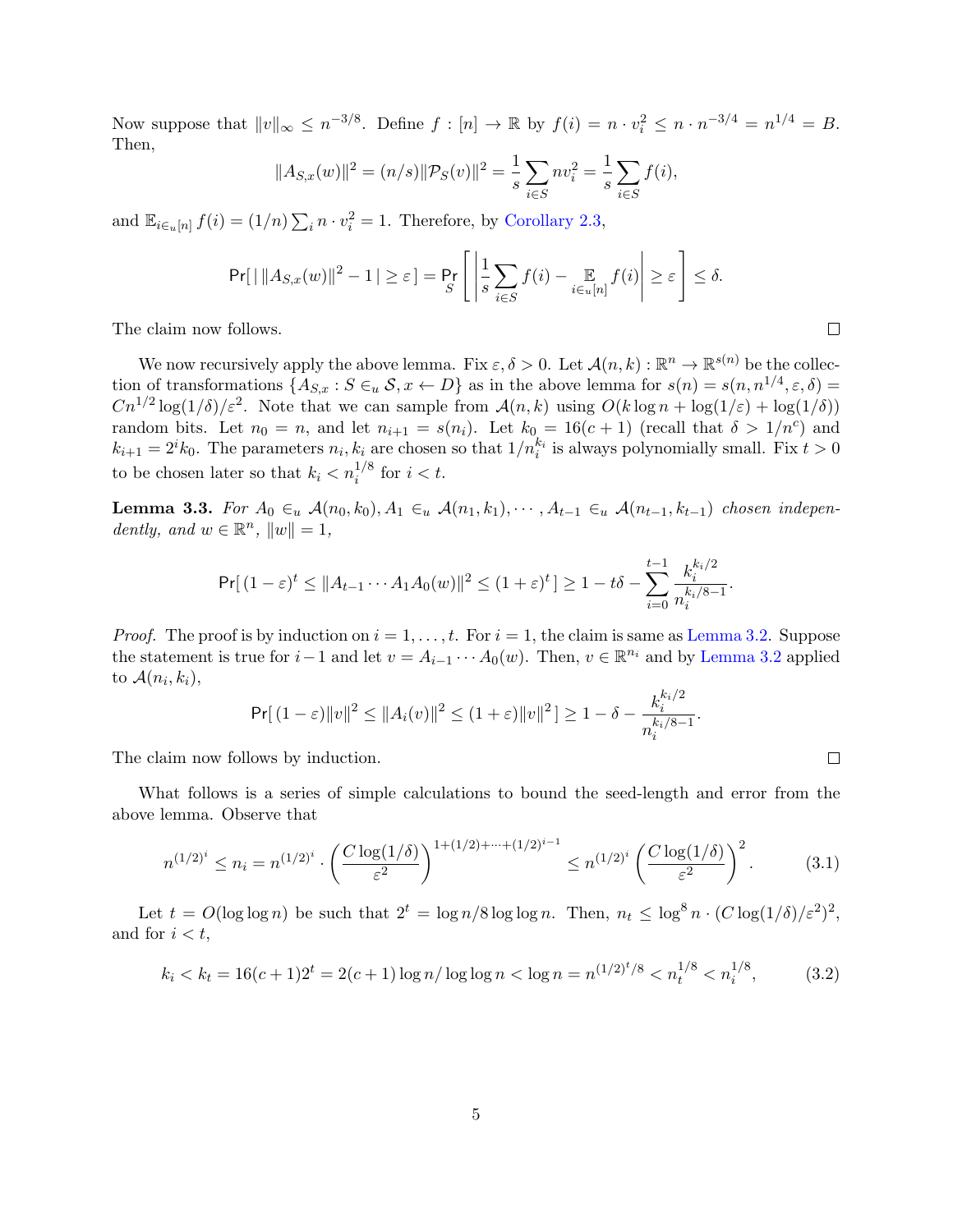where we assumed that  $\log \log n > 2c + 2$ . Therefore, the error in [Lemma 3.3](#page-4-0) can be bounded by

$$
t\delta + \sum_{i=0}^{t-1} \frac{k_i^{k_i/2}}{n_i^{k_i/8 - 1}} \le t\delta + n \sum_{i=0}^{t-1} n_i^{-k_i/16}
$$
 (Equation 3.2)  

$$
\le t\delta + n \sum_{i=0}^{t-1} n^{-(1/2)^i \cdot 16(c+1) \cdot 2^i/16}
$$
 (Equation 3.1)  

$$
\le t\delta + t/n^c \le 2t\delta
$$
 (as  $\delta > 1/n^c$ ).

Note that,

 $k_i \log n_i \leq 16(c+1) \cdot 2^i (\log n/2^i + 2C \log \log(1/\delta) + 4 \log(1/\varepsilon)) = O(\log n + \log n \log(1/\varepsilon) / \log \log n).$ 

Therefore, the randomness needed after  $t = O(\log \log n)$  iterations is

$$
\sum_{i=0}^{t-1} O(k_i \log n_i + \log(1/\varepsilon) + \log(1/\delta)) = O(\log n \cdot \log(\log n/\varepsilon)).
$$

<span id="page-5-0"></span>Combining the above arguments (and simplifying the resulting expression for seed-length) we get:

**Theorem 3.4.** There exists an explicit generator that takes  $O(\log(n/\delta) \cdot \log(\log(n/\delta)/\epsilon))$  random bits and outputs a linear transformation  $A: \mathbb{R}^n \to \mathbb{R}^m$  for  $m = O((\log^{10}(n/\delta))/\epsilon^4)$ , so that for  $every w \in \mathbb{R}^n, ||w|| = 1,$ 

$$
\Pr[\mid \|Aw\|^2 - 1 \mid > (C \log \log n)\varepsilon] \le (C \log \log n)\delta.
$$

We can now obtain our final construction of explicit Johnson-Lindenstrauss families by composing the above family with that of [Theorem 2.4.](#page-3-2)

Proof of [Theorem 1.2.](#page-1-0) Follows by composing the transformations of the above theorem for  $\varepsilon' =$  $\varepsilon/C \log \log n$ ,  $\delta' = \delta/C \log \log n$  with those of [Theorem 2.4](#page-3-2) using  $O(\log(1/\delta))$ -wise independence. The additional randomness required is  $O(\log(1/\delta) \log m) = O(\log(1/\delta) (\log \log(n/\delta) + \log(1/\varepsilon)).$ 

We next bound the time for computing matrix-vector products for the matrices we output. Let  $\delta > 1/n^c$ . Note that for  $i < t$ , the matrices  $A_i$  of [Lemma 3.3](#page-4-0) are of the form  $\mathcal{P}_S \cdot H_{n_i}D(x)$  for a k-wise independent string  $x \in \{1, -1\}^{n_i}$ . Thus, for any vector  $w_i \in \mathbb{R}^{n_i}$ ,  $A_i w_i$  can be computed in time  $O(n_i \log n_i)$  using the discrete Fourier transform. Therefore, for any  $w = w_0 \in \mathbb{R}^{n_0}$ , the product  $A_{t-1} \cdots A_1 A_0 w_0$  can be computed in time

$$
\sum_{i=0}^{t-1} O(n_i \log n_i) \le O(n \log n) + \log n \cdot \sum_{i=1}^{t-1} O\left(n^{1/2^i} (\log(1/\delta)/\varepsilon^2)^2\right)
$$
 (Equation 3.1)  
=  $O(n \log n + \sqrt{n} \log n \log^2(1/\delta)/\varepsilon^4)$ .

It is easy to check that the above bound dominates the time required to perform the final embedding.

A similar calculation shows that for indices  $i \in s, j \in [n]$ , the entry  $G(y)_{ij}$  of the generated matrix can be computed in space  $O\left(\sum_i \log n_i\right) = O(\log n + \log(1/\varepsilon) \cdot \log \log n)$  by expanding the product of matrices and enumerating over all intermediary indices. The time required to perform the calculation is  $O(s \cdot n_t \cdot n_{t-1} \cdots n_0) = n^2 \cdot (\log n/\varepsilon)^{O(\log \log n)}$ .  $\Box$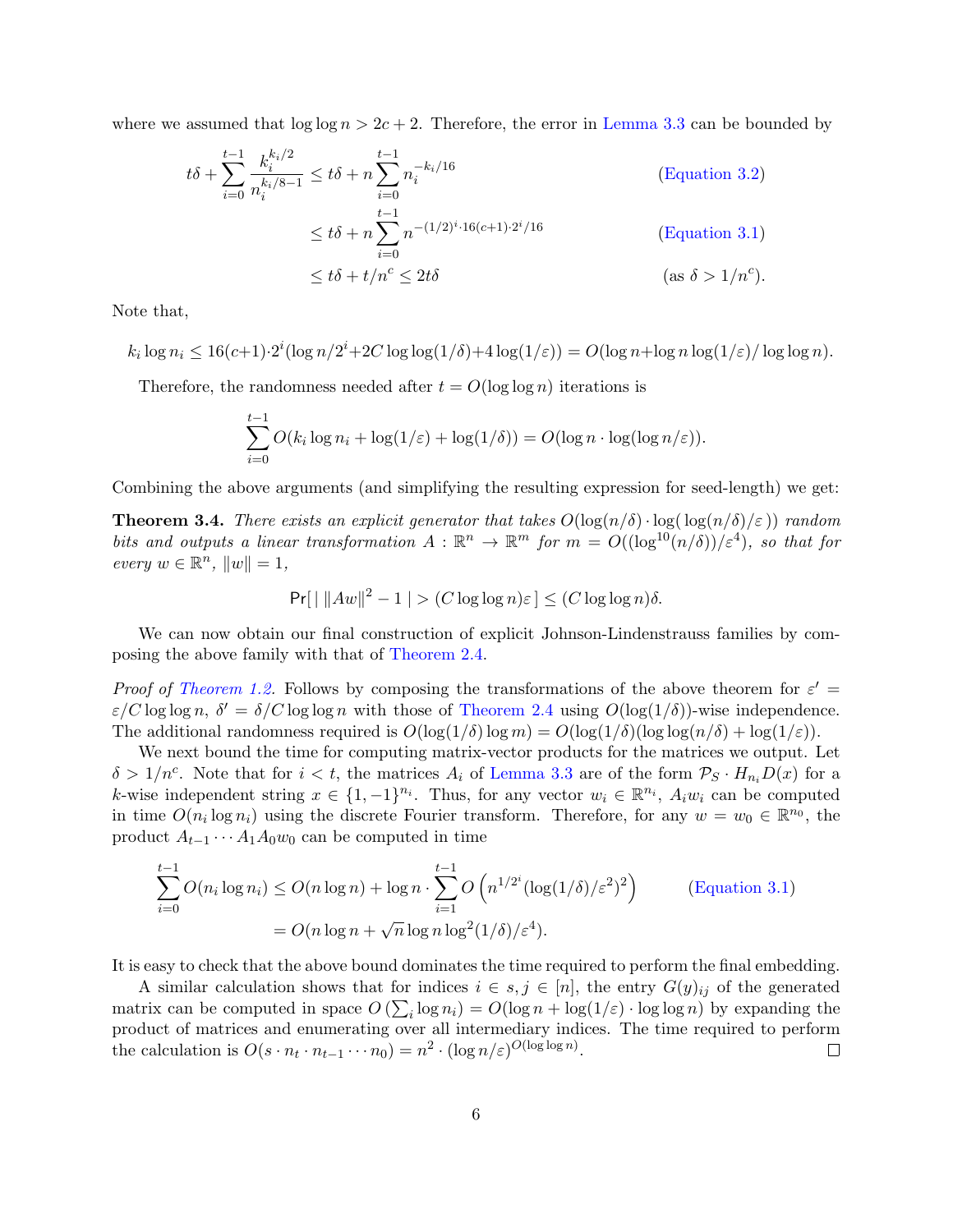## References

- <span id="page-6-6"></span>[AC09] Nir Ailon and Bernard Chazelle. The fast Johnson-Lindenstrauss transform and approximate nearest neighbors. SIAM J. Comput., 39(1):302–322, 2009.
- [Ach03] Dimitris Achlioptas. Database-friendly random projections: Johnson-lindenstrauss with binary coins. J. Comput. Syst. Sci., 66(4):671–687, 2003.
- <span id="page-6-7"></span>[AL09] Nir Ailon and Edo Liberty. Fast dimension reduction using rademacher series on dual bch codes. Discrete & Computational Geometry, 42(4):615–630, 2009.
- <span id="page-6-9"></span>[AL10] Nir Ailon and Edo Liberty. Almost optimal unrestricted fast Johnson-Lindenstrauss transform. CoRR, abs/1005.5513, 2010. To appear in SODA 2011.
- [AV99] Rosa I. Arriaga and Santosh Vempala. An algorithmic theory of learning: Robust concepts and random projection. In FOCS, pages 616–623, 1999.
- <span id="page-6-4"></span>[CW09] Kenneth L. Clarkson and David P. Woodruff. Numerical linear algebra in the streaming model. In STOC, pages 205–214, 2009.
- [DG03] Sanjoy Dasgupta and Anupam Gupta. An elementary proof of a theorem of johnson and lindenstrauss. Random Struct. Algorithms, 22(1):60–65, 2003.
- <span id="page-6-3"></span>[DKN10] Ilias Diakonikolas, Daniel Kane, and Jelani Nelson. Bounded independence fools degree 2 threshold functions. In FOCS, 2010.
- <span id="page-6-8"></span>[DKS10] Anirban Dasgupta, Ravi Kumar, and Tamás Sarlós. A sparse Johnson-Lindenstrauss transform. In STOC, pages 341–350, 2010.
- <span id="page-6-5"></span>[EIO02] Lars Engebretsen, Piotr Indyk, and Ryan O'Donnell. Derandomized dimensionality reduction with applications. In SODA, pages 705–712, 2002.
- <span id="page-6-0"></span>[Gol97] Oded Goldreich. A sample of samplers - a computational perspective on sampling (survey). Electronic Colloquium on Computational Complexity (ECCC), 4(20), 1997.
- [IM98] Piotr Indyk and Rajeev Motwani. Approximate nearest neighbors: towards removing the curse of dimensionality. In STOC, pages 604–613, 1998.
- [JL84] W B Johnson and J Lindenstrauss. Extensions of Lipschitz mappings into a Hilbert space. Contemp Math, 26:189–206, 1984.
- <span id="page-6-1"></span>[KN10a] Daniel Kane and Jelani Nelson, 2010. Personal Communication.
- <span id="page-6-10"></span>[KN10b] Daniel Kane and Jelani Nelson. A derandomized sparse Johnson-Lindenstrauss transform, 2010. arxiv:1006.3585.
- <span id="page-6-2"></span>[KRS09] Zohar Karnin, Yuval Rabani, and Amir Shpilka. Explicit dimension reduction and its applications. Electronic Colloquium on Computational Complexity (ECCC), 16(121), 2009.
- <span id="page-6-11"></span>[LT91] Michel Ledoux and Michel Talagrand. Probability in Banach spaces: isoperimetry and processes. Springer, 1991.